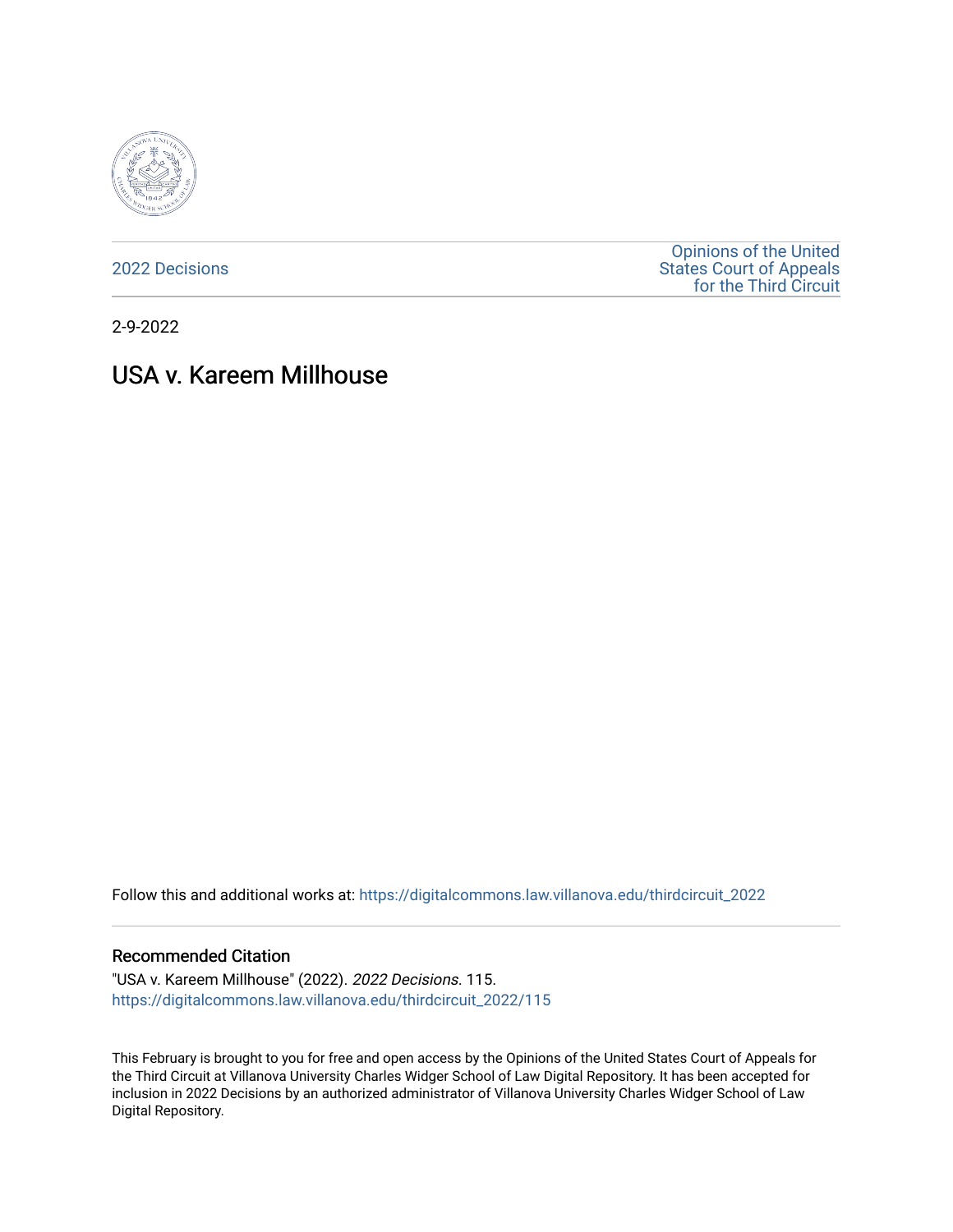# **BLD-051 NOT PRECEDENTIAL**

# UNITED STATES COURT OF APPEALS FOR THE THIRD CIRCUIT

 $\frac{1}{2}$ 

Nos. 20-3632 & 21-1078  $\frac{1}{2}$ 

# UNITED STATES OF AMERICA

v.

KAREEM MILLHOUSE, Appellant

On Appeal from the United States District Court for the Eastern District of Pennsylvania (D.C. Criminal Action No. 2-06-cr-00285-001) District Judge: Honorable Juan R. Sánchez

 $\mathcal{L}_\text{max}$  and  $\mathcal{L}_\text{max}$  and  $\mathcal{L}_\text{max}$  and  $\mathcal{L}_\text{max}$ 

\_\_\_\_\_\_\_\_\_\_\_\_\_\_\_\_\_\_\_\_\_\_\_\_\_\_\_\_\_\_\_\_\_\_\_\_

Submitted on Appellee's Motion for Summary Action Pursuant to Third Circuit LAR 27.4 and I.O.P. 10.6 December 22, 2021

Before: MCKEE, GREENAWAY, JR., and PORTER, Circuit Judges

(Opinion filed: February 9, 2022)  $\overline{\phantom{a}}$ 

> OPINION\*  $\overline{\phantom{a}}$

PER CURIAM

<sup>\*</sup> This disposition is not an opinion of the full Court and pursuant to I.O.P. 5.7 does not constitute binding precedent.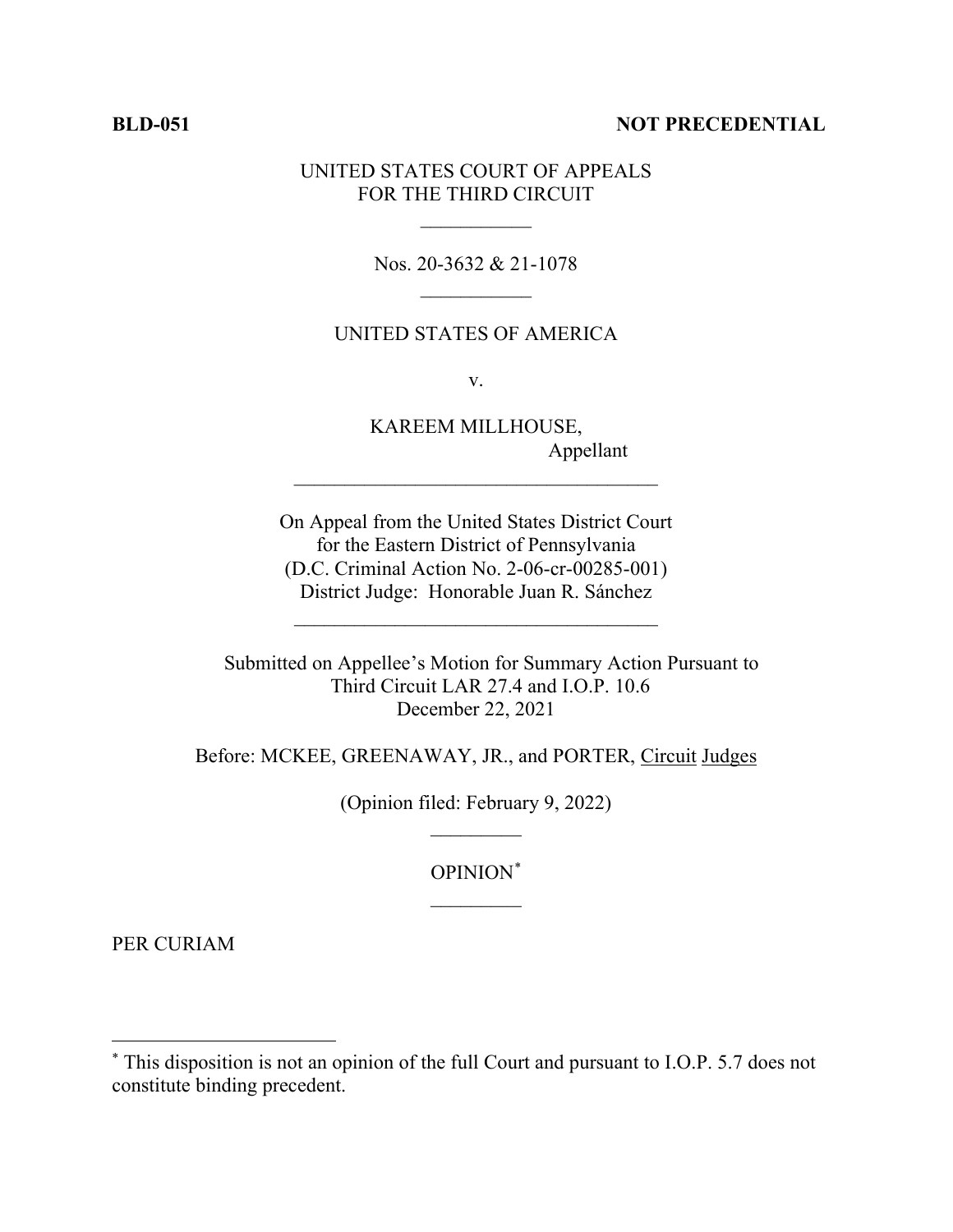Kareem Millhouse, a prisoner at USP-Coleman, appeals from orders of the District Court denying his motion for reduction of sentence pursuant to 18 U.S.C. § 3582(c)(2) and related motions. The Government has filed a motion for summary affirmance. For the following reasons, we will grant the motion and summarily affirm. See 3d Cir. L.A.R. 27.4; 3d Cir. I.O.P. 10.6.

In 2007, Millhouse was convicted of robbery, armed robbery, and related offenses, including three counts of using a firearm during a crime of violence (18 U.S.C. § 924(c)). While awaiting trial on those charges, Millhouse attacked his court-appointed attorney. As a result, he was charged and convicted of aggravated sexual abuse, sexual abuse, escape, and related offenses. He was sentenced to 300 months' imprisonment, with 100 months to be served consecutively to the 894-month sentence he received in the robbery case.

In May 2020, Millhouse filed a motion for "compassionate release" pursuant to 18 U.S.C.  $\S 3582(c)(1)(A)(i)$ , as amended by the First Step Act, which authorizes criminal defendants to seek reductions of their sentences by demonstrating "extraordinary and compelling" circumstances.<sup>1</sup> Millhouse argued that he suffers from numerous medical conditions which expose him to a high risk of serious illness or death from COVID-19, including, inter alia, cardiac disease and asthma. He also argued that the 18 U.S.C.

<sup>&</sup>lt;sup>1</sup> Millhouse was required to exhaust his administrative remedies. See 18 U.S.C.  $\S$  3582(c)(1)(A). The District Court addressed the motion on the merits after determining that there was evidence Millhouse had requested compassionate release from the warden at USP-Coleman and that the Government had abandoned its failure to exhaust argument. See ECF No. 266 at 4 n.1. The Government does not dispute these findings on appeal.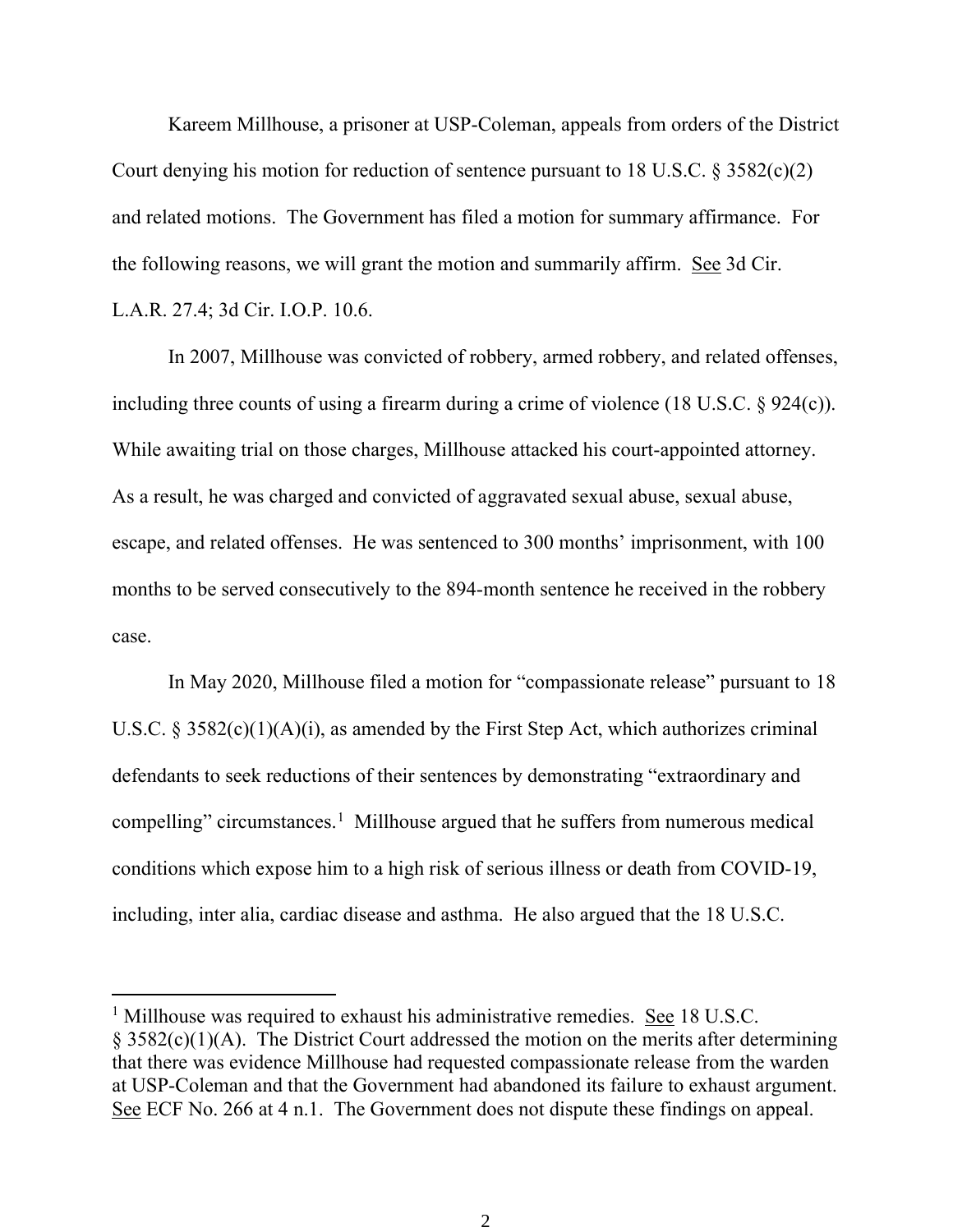§ 3553 (a) factors weighed in favor of release. He filed several supplemental motions setting forth his arguments in support of compassionate release including that, "due to the Johnson<sup>2</sup> line of cases,  $924(c)(3)(B)$  has been struck down. . . . Defendant request his (3)  $924(c)(3)(B)$  convictions is (sic) vacated otherwise he has what amount[s] to a 'life sentence." ECF No. 238.

In an order entered November 19, 2020, the District Court denied the § 3582 motion. It determined that Millhouse's medical conditions, which were not on the CDC's high-risk list, did not serve as "extraordinary and compelling reasons" for his release, and, regardless, that Millhouse posed a danger to the community. ECF No. 266 at 7-10. Millhouse filed a "Supplemental Motion under [§ 3582]," arguing that he suffered from obesity which, when considered with the other medical conditions he identified, puts him at heightened risk for COVID-19. The District Court denied that motion in an order entered December 10, 2020. Millhouse appealed.<sup>3</sup> The Government seeks summary affirmance.

<sup>2</sup> Johnson v. United States, 576 U.S. 591, 597 (2015) (holding that the residual clause of the Armed Career Criminal Act is unconstitutionally vague); see also United States v. Davis, 139 S. Ct. 2319, 2324 (2019) (reaching the same conclusion about the residual clause of  $\S$  924(c)).

<sup>&</sup>lt;sup>3</sup> Millhouse filed two notices of appeal (NOA), the first "from [the] order denying compassionate release and other issues with respect to compassionate release motion," see ECF No. 279 (docketed at C.A. No. 20-3632), and the second from the November 19 and December 10, 2020 orders, see ECF No. 283 (docketed at C.A. No. 21-1078). The appeals are consolidated for all purposes. See Fed. R. App. P. 3(b)(2).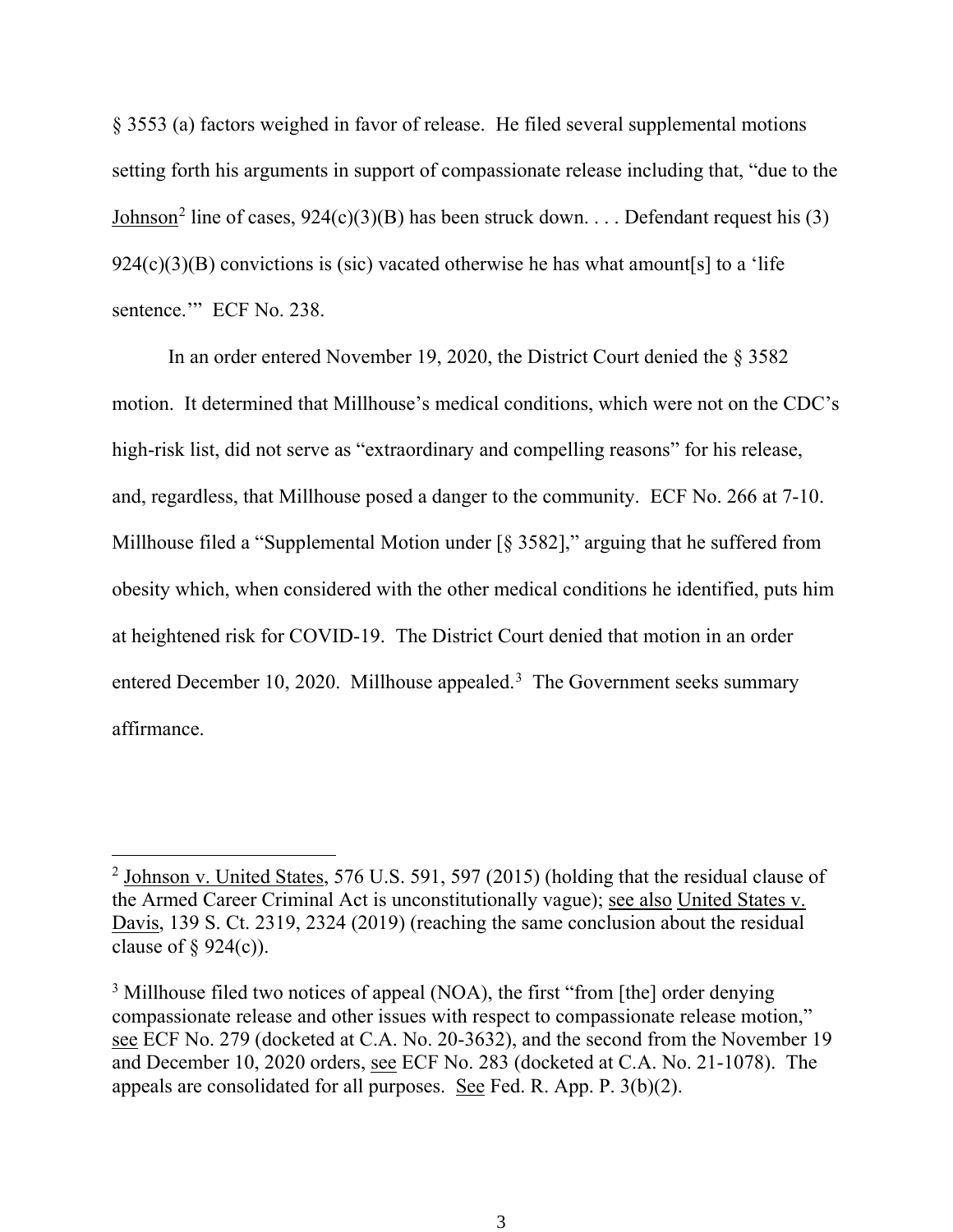We have jurisdiction pursuant to 28 U.S.C.  $\S 1291.^4$  We review a district court's decision to deny a motion for compassionate release for abuse of discretion. See United States v. Pawlowski, 967 F.3d 327, 330 (3d Cir. 2020). "[W]e will not disturb the District Court's decision unless there is a definite and firm conviction that it committed a clear error of judgment in the conclusion it reached." Id. (quotation marks and citation omitted).

A district court may reduce a defendant's term of imprisonment "after considering the factors set forth in  $\S 3553(a) \ldots$  if it finds that ... extraordinary and compelling reasons warrant such a reduction . . . and that such a reduction is consistent with applicable policy statements issued by the Sentencing Commission." 18 U.S.C. § 3582(c)(1)(A). The District Court assumed, and we subsequently held, that it was not constrained in assessing what constitutes extraordinary and compelling reasons for relief by the Sentencing Commission's policy statement, U.S.S.G. § 1B1.13. See United States v. Andrews, 12 F.4th 255, 259 (3d Cir. 2021). We agree, largely for the reasons provided

<sup>4</sup> A § 3582 motion is a continuation of the prior criminal proceeding, see United States v. Arrango, 291 F.3d 170, 171-72 (3d Cir. 2002), so, to be timely, a defendant's notice of appeal must be filed in the district court no later than 14 days after the challenged order is entered. See Fed. R. Crim. P.  $4(b)(1)(A)$ . Although the notices of appeal for both appeals were filed outside this time period, the District Court granted Millhouse's motion for an extension of time to file an appeal from the District Court's December 10, 2020 order pursuant to Fed. R. App. P.  $\widehat{A(b)}(4)$ . See ECF No. 295. Additionally, even if the appeal from the November 19, 2020 order is untimely, which is not clear in light of the particular procedural history of this case, we will review the merits. The 14-day period for filing a notice of appeal in a criminal case is non-jurisdictional, see Gov't of the V.I. v. Martinez, 620 F.3d 321, 328-29 (3d Cir. 2010), and the Government does not invoke Rule 4(b) but asks us to rule on the merits. See id. at 329; see also United States v. Muhammud, 701 F.3d 109, 111 (3d Cir. 2012).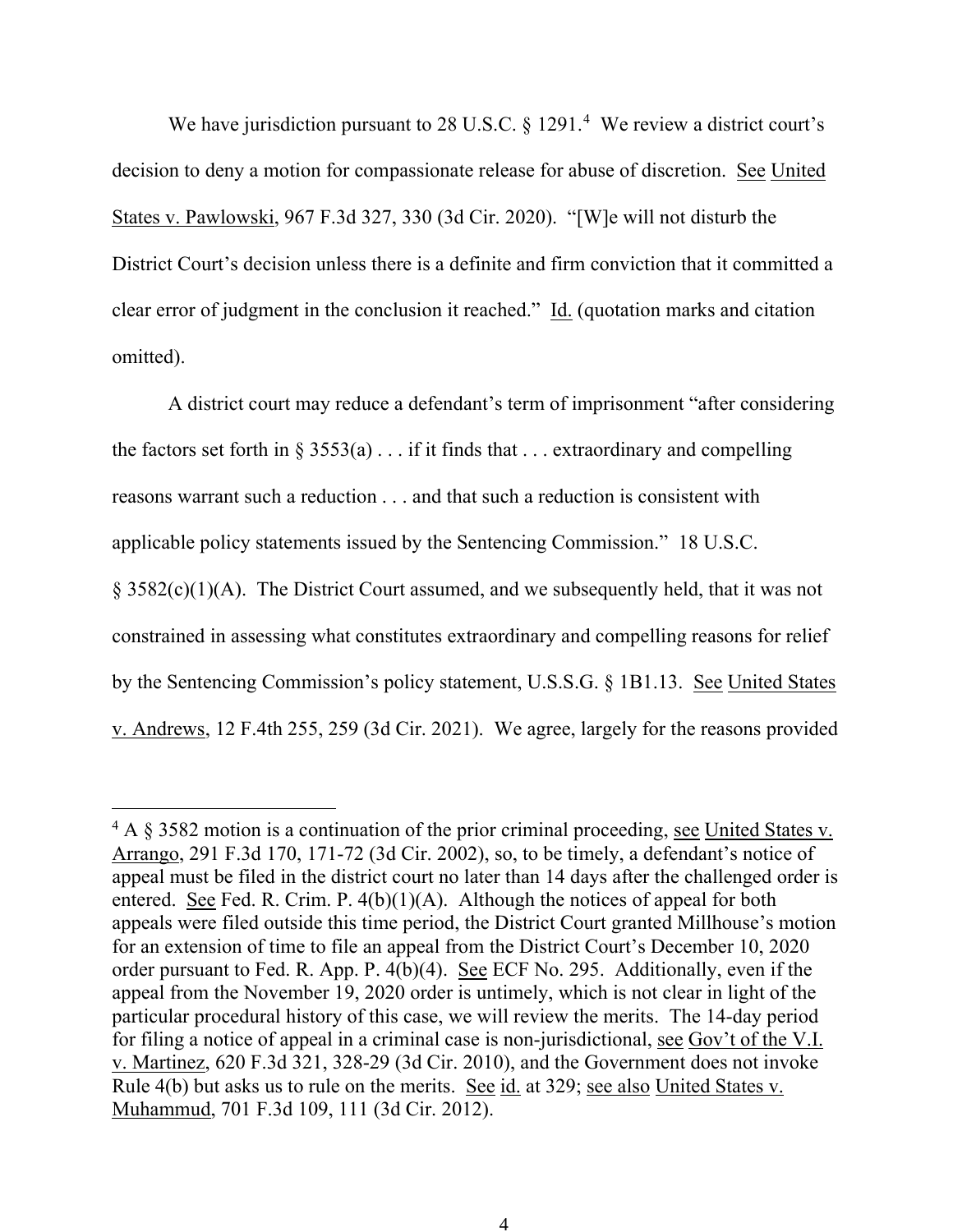by the District Court, that Millhouse's medical conditions did not present extraordinary and compelling reasons warranting compassionate release.

Millhouse argues that the District Court "failed to address the 924(c) stacking" claim. Informal Br. at 2. Regardless of whether the District Court should have explicitly considered Millhouse's argument, the "924(c) stacking" claim (based on the decrease in penalties for 924(c) offenses under § 403 of the FSA) could not serve as an extraordinary and compelling reason warranting a reduction in his sentence or release.<sup>5</sup> As we recently held, "[t]he nonretroactive changes to the 924(c) mandatory minimums [] cannot be a basis for compassionate release." Andrews, 12 F.4th at 261. We did not, as Millhouse contends, hold that a nonretroactive sentencing reduction may be considered along with "other" extraordinary and compelling reasons for relief; rather, we recognized that it may be a relevant consideration once a prisoner shows extraordinary and compelling circumstances and the district court weighs the § 3553 factors at the next step of the analysis, which did not happen here. <sup>6</sup> Id. at 262.

<sup>&</sup>lt;sup>5</sup> To the extent that Millhouse was challenging his conviction based on Johnson, a motion for compassionate release is not the proper avenue to have raised such a challenge. See Okereke v. United States, 307 F.3d 117, 120 (3d Cir. 2002) (noting that motions to vacate "pursuant to 28 U.S.C. § 2255 are the presumptive means by which federal prisoners can challenge their convictions or sentences"). We note that Millhouse has filed a counseled § 2255 motion raising his Johnson claim. See ECF No. 235.

<sup>&</sup>lt;sup>6</sup> Although the District Court indicated in a footnote that it would deny Millhouse's § 3582 motion "based on his danger to the community and the § 3553(a) factors," the District Court discussed the potential danger to the community more than it considered the sentencing factors; in any event, we do not reach any alternative holding. ECF No. 266 at 5 n.2.